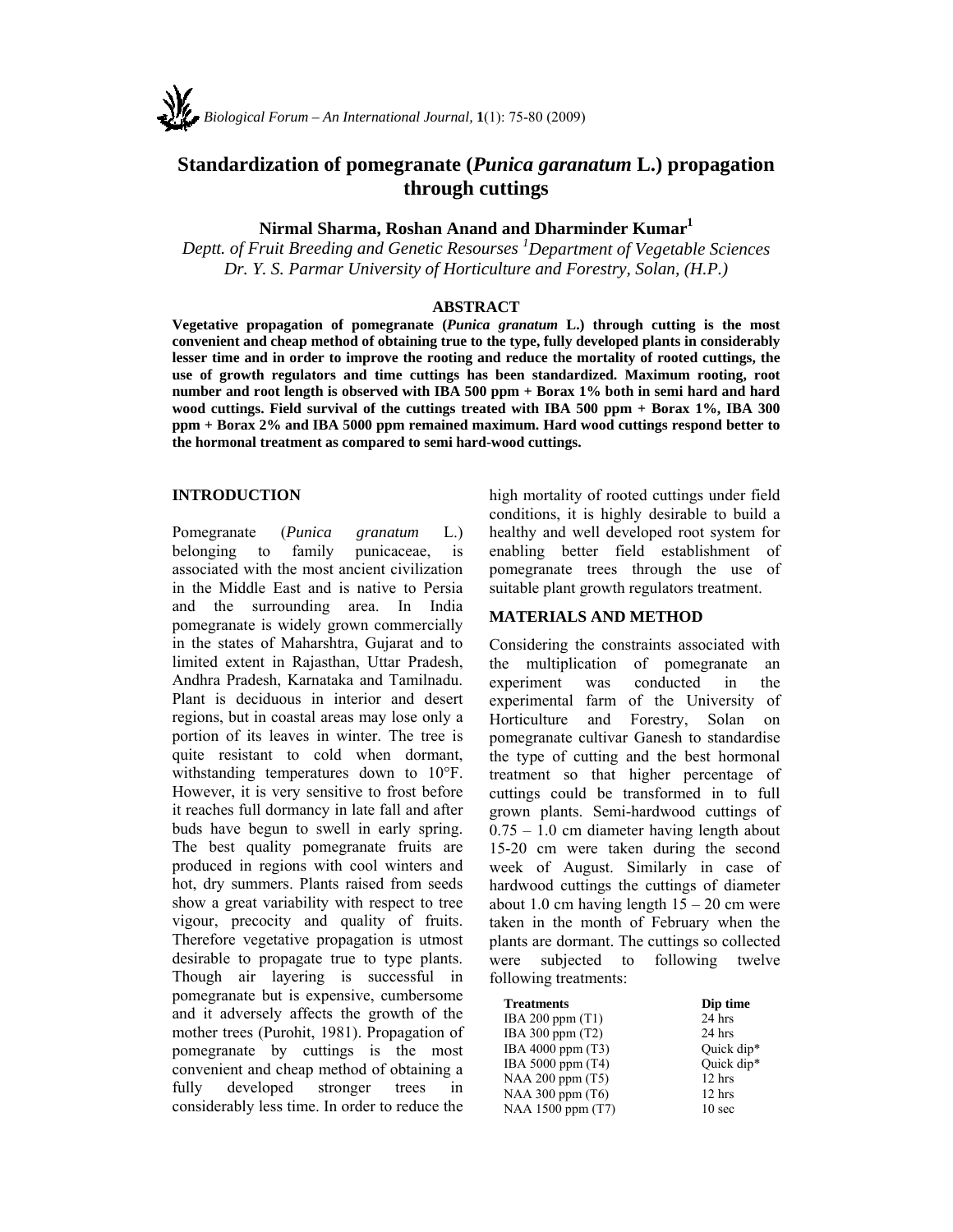| NAA 2000 ppm (T8)                   | Quick dip*       |
|-------------------------------------|------------------|
| IBA 2000 ppm + NAA 2000 ppm<br>(T9) | Ouick dip*       |
| IBA 500 ppm + Borax $1\%$ (T10)     | $15 \text{ min}$ |
| IBA 300 ppm + Borax $2\%$ (T11)     | $15 \text{ min}$ |
| Control, Tap water (T12)            | Quick dip*       |
| * 5 Seconds, No. of treatments: 12  |                  |

No. of replications: 4, No. of cuttings per treatment: 20

#### **Statistical design: randomized block design**

In case of semi-hard wood cuttings twenty cuttings per treatment in the replication of four were planted in polythene bags of size  $9'' \times 5''$  containing river bed sand in the second week of August. The cuttings planted polythene bags were placed under intermittent mist for 5 seconds at 10 minutes interval from 8 AM to 6 PM.

## **RESULTS AND DISCUSSION**

#### **Rooting percentage**

In the present investigations, IBA 500 ppm+Borax 1% treatment produced maximum rooting of 64.99% and 78.33% in semi-hard wood and hardwood cuttings respectively. The treatment of IBA  $(a)$  200 ppm, 300 ppm and 5000 ppm given to both types of cuttings resulted at par effect on root production with this treatment. However, in semi hard wood cuttings, NAA 200 ppm, IBA 300 ppm  $+$  Borax 2% and IBA 4000 ppm treatments did not differ significantly an aiding root production when compared with this treatment. Since IBA 500 ppm + Borax 1% treatment stimulated root initiation more effectively as compared to single hormonal application given to either type of cuttings. This indicated that the addition of Boron to IBA solution had direct influence on the movement or action of auxin which in turn stimulates root initiation. This may be due to enhanced mobilization of  $O<sub>2</sub>$  rich citric and iso-citric acids with boron which affects the acid metabolism of the cuttings (Weiser and Blaney, 1967). In addition Nanda (1975) opined that exogenous auxin application breaks starch in to simple sugars and boron enhances the mobilisation of sugars, which are needed to a greater extent for the production of new cells and for the increased respiratory activity in the regenerating tissues at the initiation of new root primordia. Jain and Parmar (1993) obtained maximum rooting with the application of 1000 ppm IBA + 50 ppm Boron in Pomegranate. Singh (1994) also found comparatively good rooting in pomegranate cuttings cv. Jalore Seedless with the application of IBA 250 ppm  $+$  Borax 1% treatment. However, the single application of IBA at lower as well as at higher concentration did produce roots statistically equal to that of IBA 500 ppm + Borax  $1\%$ treatment under these studies, but the quality of roots produced by this treatment was found unmatchable when compared to single IBA application. These observations about the effect of IBA on the rooting of pomegranate cuttings are in close conformity with the findings of Panda and Das (1990), who recorded 76.1 % in hard wood cuttings of pomegranate with 5000 ppm IBA application alone and Gosh et al (1988) reported good rooting in both semi hard wood and hard wood cuttings of pomegranate treated with IBA 5000 ppm. It is also evident from the results given in table that IBA is much more effective to stimulate rooting in the two sets of cuttings in pomegranate as compared to NAA. The superiority of IBA could be explained on the analogy of Pearse (1948) who observed that IBA being an auxin, generally has distinct advantage over NAA as it is slowly destroyed by the auxin destroying enzyme linked system. Likewise Weaver (1972) suggested that, since IBA translocates poorly, it is retained near the site of application and is therefore very effective. These findings are in agreement with that reported by Purohit and Shekharappa (1985) who reported that IBA treatment (quick dip) were more effective in inducing hardwood cuttings of pomegranate. Similarly Sharma and Sharma (1987) who studied the rooting pattern of hardwood and semi hardwood cuttings of wild pomegranate, observed higher rooting with IBA treatment (quick dip) while Ghosh *et. al.* (1988) obtained more rooting with IBA treatment than NAA in semi-hard wood and hard wood cuttings of pomegranate. Likewise, Sharma and Kumar (1988) compared the effect of IBA, NAA and IAA on rooting of pomegranate under controlled conditions and recorded the highest rooting percentage with the treatment of IBA and NAA. The present findings also get support from the work of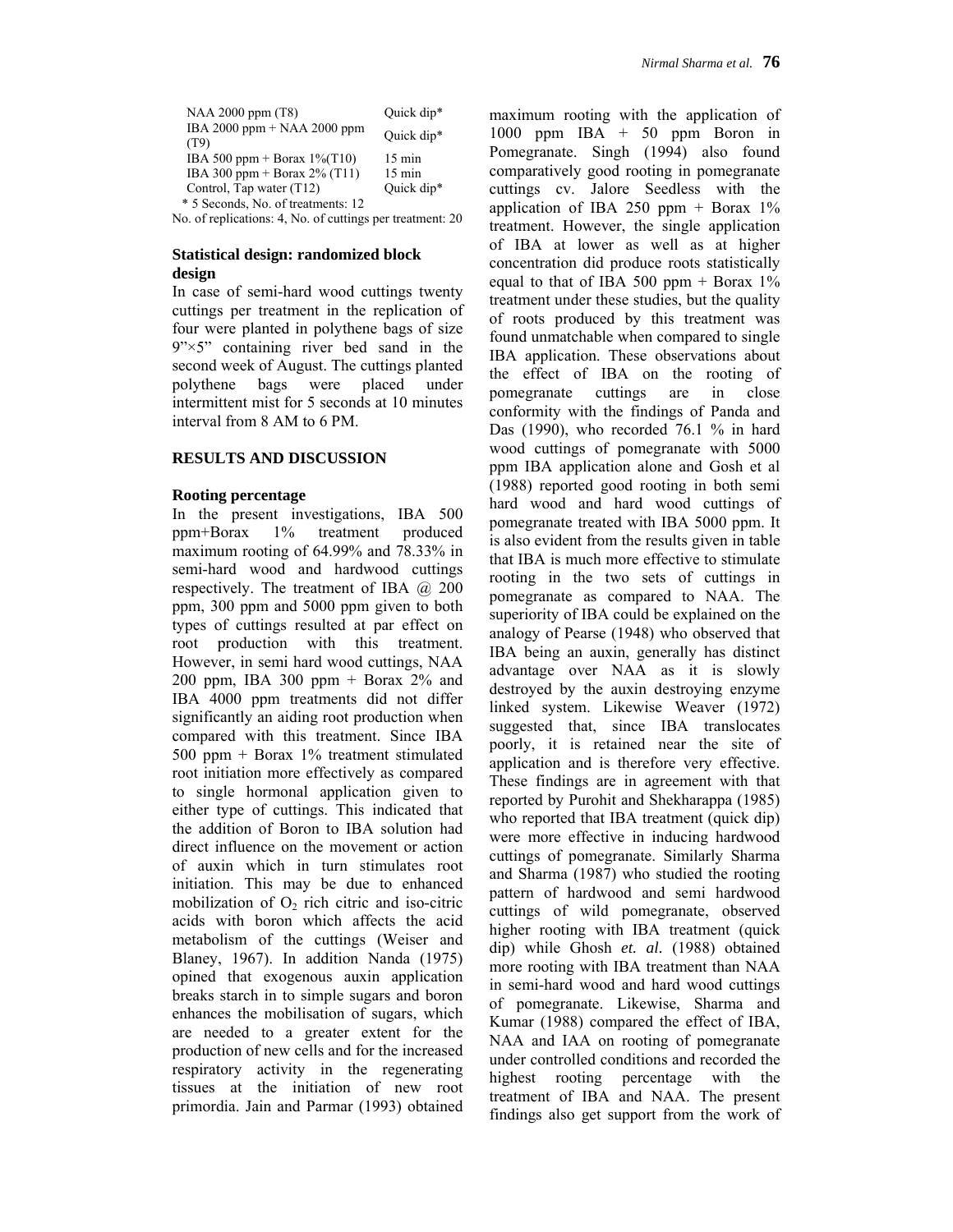Singh (1994) who obtained the best rooting with IBA treatment in pomegranate cuttings, while Arumugam *et. al.* (1996) got the best rooting in softwood, semi-soft wood and hardwood cuttings of pomegranate with IBA (quick dip) treatments.

 The maturity of cutting play a vital role in initiating and producing better rooting in pomegranate cuttings as is evident from the data given where hard wood cuttings produced significantly higher rooting as compared to semi hard wood cuttings. These results are in agreement with the findings of Panda and Das (1990) who reported that the hard wood cuttings pomegranate gave better rooting than semi hard wood cuttings. The work of Ghosh *et. al.* (1980) and Sandhu *et. al.* (1991) also show that hardwood cuttings of pomegranate produce better rooting than semi hard wood cuttings.

#### **Mean root number**

The results clearly indicate that the treatments of IBA 500 ppm  $+$  Borax 1% produced the maximum root number of 16.47 and 27.12 in semi-hard wood and hardwood cuttings of pomegranate respectively. This indicated that the maximum number of roots obtained with the combination of IBA and Boron appears to enhance the rooting of pomegranate cuttings through a synergistic interaction with IBA. The effects of this interaction seems to include increased root initiation as well as increased root growth. These observations are in agreement with the findings of Jain and Parmar (1993) who obtained greater number of roots in pomegranate cuttings treated with IBA 1000 ppm + Boron 50 ppm and plants in river silt over control treatment.

## **Mean root length**

The maximum average root length of 16.57 cm was recorded with the application of IBA 500 ppm + Borax 1% treatment in semi hardwood cuttings and was found statistically at par with IBA 300 ppm, IBA 5000 ppm and IBA 300 ppm  $+$  Borax 2% treatments. Contrary to this, the minimum root length of 6.61 cm was measured under NAA 300 ppm treatment. However, its effect on the production of average root length per cutting did not differ significantly

from the effect exhibited by NAA 1500 ppm, NAA 2000 ppm and control. In hardwood cuttings too the maximum mean root length of 18.02 cm was measured with the application of IBA 500 ppm + Borax  $1\%$ treatment and was statistically at par with the treatments of IBA  $(a)$  300, 5000 ppm and IBA 3000 ppm + Borax 2% treatment in semi hard wood cuttings and IBA 5000 ppm in hardwood cuttings. The observations are in close proximity to the findings of Purohit and Shekharappa (1985) who observed the highest root length with 5000 ppm IBA treatment in pomegranate cuttings taken from the basal portion. Likewise Panda and Das (1990) recorded the highest root length with the treatment of 5000 ppm IBA in hardwood cuttings of pomegranate cv. Dholka whereas Bankar and Prasad (1992) obtained increased root length in pomegranate cuttings treated with IBA 1000 ppm. However Dhillon and Sharma (1992) reported highest root length in pomegranate cuttings treated with low concentration of IBA at 100 ppm soaked for 24 hrs. Similarly Sandhu *et. al.* (1991) also found maximum root length in pomegranate cuttings with the application of IBA 100 ppm treatment. The better rooting in case of hard wood cuttings as compared to semi hard wood cuttings are in agreement with the findings of Sharma and Sharma (1987). Similarly many researchers (Panda and Das, 1990, and Sandhu *et. al.* 1991) got similar results with pomegranate cuttings.

## **Survival percentage**

Cent per cent survival percentage of the rooted cuttings under field plantation was found when both semi hard wood cuttings of pomegranate were treated with IBA 500 ppm + Borax 1%, IBA 300 ppm + Borax 2% and IBA 5000 ppm as compared to rest of the treatments. The possible explanation to this lies in better development of root system with good quality root and shoot parameters enabling the rooted cuttings to make better growth under field conditions after plantation and thereby accounted the highest field survivability. However, the survivability of rooted cuttings of hardwood and semi-hard wood cuttings was found to be non significant, but the plants raised from hard wood cuttings was found to be non significant, but the plants raised from hard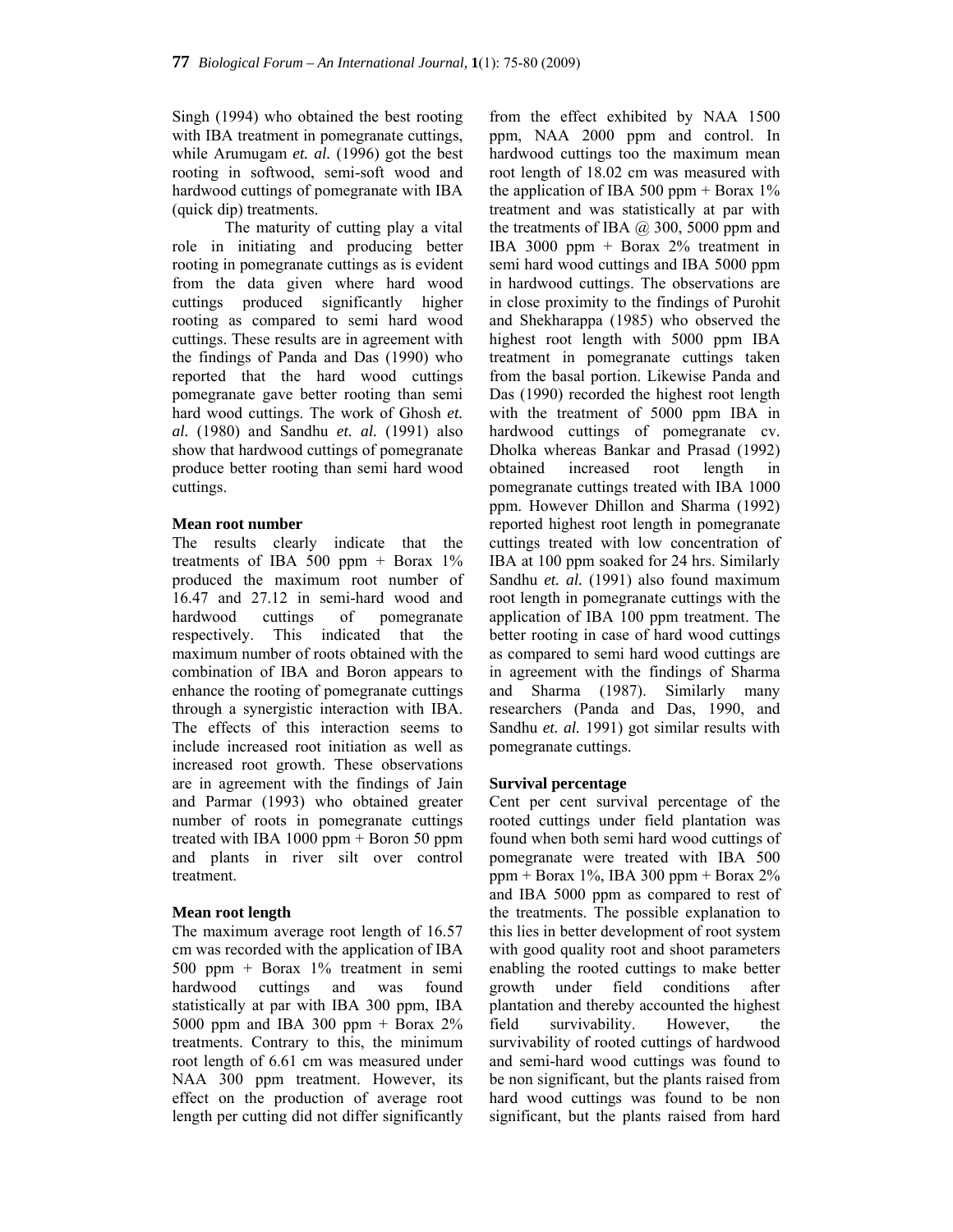wood cuttings found to render better and healthy vegetative growth than the ones raised from semi hard wood cuttings.

#### **CONCLUSION**

- Highest rooting percentage is recorded with the treatment IBA 500 ppm + Borax 1% in semi hard wood and hard wood cuttings
- Boron synergises the effect of IBA
- Maximum mean root no. and root length was also recorded under the same treatment ie IBA 500 ppm + Borax 1%.
- The semi hard wood and hard wood cuttings of pomegranate cv. Ganesh treated with IBA 500 ppm + Boron 1%, IBA 300 ppm + Borax 2% and IBA 5000 ppm gave 100% survival of the rooted cuttings under field conditions.

#### **REFERENCES**

- Arumugam, T., Subburamu, K. and Doraipandian, A. 1996. Studies on the efficacy of IBA on rooting of cuttings in pomegranate cv. Kabul. *South Indian Horticulture* **44**(1-2): 42-43.
- Bankar, C.J. and Prasad, R.N. 1992. Rooting of cuttings with auxin in pomegranate cv. Jalore seedless. *Annals of Arid Zone,* **31**(3): 223-224.
- Dhillon, W.S. and Sharma, K.K. 1992. Effect of IBA on rooting of cuttings in pomegranate. *Journal of Research PAU,* **29**(3): 350-353.
- Gosh, D., Bandopadhyay, A. and Sen, S.K. 1988. Effect of NAA and IBA on adventitious root formation in stem cuttings of pomegranate (*Punica garnatum* L.) under iintermittent mist. *Indian Agriculturist,* **32**(4): 292-243.
- Jain, P.K. and Parmar, K.L. 1993. Response in hardwood cuttings of pomegranate treated with rooting media, IBA and Boron. *JNKVV Research Journal,* **27**(1): 56-58.
- Nanda, K.K. 1975. Physiology of adventitious root formation. *Indian Journal of Plant Physiology,* **18**: 80-87.
- Panda, J. M. and Das, R.C. 1990. Regression of pomegranate stem cuttings treated with IAA and IBA under intermittent mist. *Orissa Journal of Horticulture,* **18**: 32- 37.
- Pearse, H.L. 1948. Growth substances and their practical importance in horticulture. Technical Communication No. 20. Common Wealth Bureau of Horticulture and Pantation crops, East Malling, England.
- Purohit, A.G. 1981. A note on the effect of position and maturing of wood, depth of planting and Seradix B-3 treatment on success of pomegranate cuttings. *Indian Journal of Horticulture,* **38**: 54-55.
- Purohit, A.G. and Shekharappa, K.E. 1985. Effect of type of cutting and IBA on rooting of hard wood cuttings of pomegranate (*Punica granatum* L.). *Indian Journal of Horticulture,* **42**: 30- 36.
- Sandhu, A.S., Minhas, P.P.S., Singh, S.N. and Kamboj, J.S. 1991. Studies on rhizogenesis in hard wood cuttings of pomegranate. *Indian Journal of Horticulture,* **40**: 302-304.
- Shamet, G.S. and Kumar, S. 1988. Rooting studies of *Punica granatum* L. and *Dalbergia sissoo* L. cuttings under controlled phytoenvironment conditions. *Indian Forester,* **114**: 331- 334.
- Sharma, S.D. and Sharma, V.K. 1987. Rooting pattern of hardwood and semi hard wood cuttings wild pomegranate (*Punica granatum* L.). *Indian Journal of Horticulture,* **44**: 188-193.
- Singh, R.S. 1994. Effect of growth substances on rooting of pomegranate cuttings. *Current Agriculture,* **18**(1-2): 87-89.
- Weiser, C.J. and Blaney, L.T. 1967. The nature of boron stimulation to root initiation and development in beans. *Proceedings of the American Society for Horticultural Sciences*, **90**: 191-200.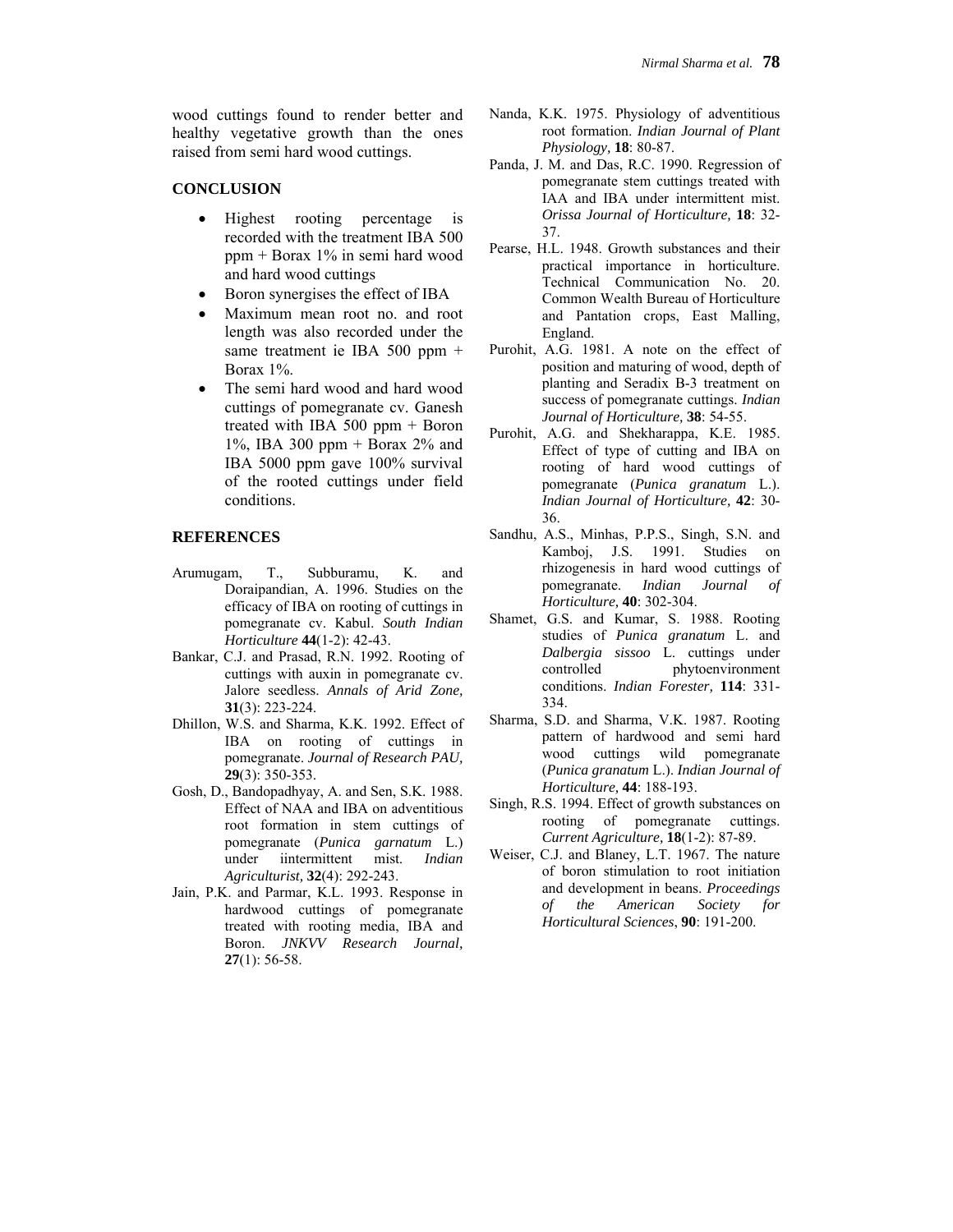Type of cutting 1.36

| <b>Treatments</b> | Rooting percentage $(\% )$ |                           |  |  |  |
|-------------------|----------------------------|---------------------------|--|--|--|
|                   | Semi hard wood cuttings    | <b>Hard wood cuttings</b> |  |  |  |
| T1                | 60.00                      | 76.66                     |  |  |  |
| T <sub>2</sub>    | 63.33                      | 73.33                     |  |  |  |
| T <sub>3</sub>    | 56.66                      | 61.66                     |  |  |  |
| T4                | 63.33                      | 76.66                     |  |  |  |
| T <sub>5</sub>    | 61.66                      | 64.99                     |  |  |  |
| T <sub>6</sub>    | 55.00                      | 66.66                     |  |  |  |
| T7                | 48.33                      | 63.33                     |  |  |  |
| T8                | 55.00                      | 66.66                     |  |  |  |
| T <sub>9</sub>    | 53.33                      | 68.33                     |  |  |  |
| T <sub>10</sub>   | 64.99                      | 78.33                     |  |  |  |
| T <sub>11</sub>   | 56.66                      | 69.99                     |  |  |  |
| T <sub>12</sub>   | 45.00                      | 60.00                     |  |  |  |
| Effects           | $CD_{0.05}$                |                           |  |  |  |
| Treatment         | 5.28                       |                           |  |  |  |

Table 1. Effect of plant growth regulators on rooting percentage on semi hard wood and hard wood cuttings of Pomegranate cv. Ganesh

Table 2. Effect of plant growth regulators on mean root number of semi hard wood and hard wood cuttings of Pomegranate cv. Ganesh

| <b>Treatments</b> | <b>Number of roots</b>  |                           |  |  |
|-------------------|-------------------------|---------------------------|--|--|
|                   | Semi hard wood cuttings | <b>Hard wood cuttings</b> |  |  |
| T1                | 13.52                   | 26.20                     |  |  |
| T <sub>2</sub>    | 15.05                   | 25.80                     |  |  |
| T <sub>3</sub>    | 13.07                   | 19.45                     |  |  |
| T <sub>4</sub>    | 14.85                   | 24.90                     |  |  |
| T <sub>5</sub>    | 13.15                   | 14.10                     |  |  |
| T <sub>6</sub>    | 10.87                   | 16.92                     |  |  |
| T7                | 12.50                   | 13.47                     |  |  |
| T <sub>8</sub>    | 9.62                    | 14.67                     |  |  |
| T <sub>9</sub>    | 11.42                   | 15.00                     |  |  |
| T <sub>10</sub>   | 16.47                   | 7.12                      |  |  |
| <b>T11</b>        | 12.92                   | 22.00                     |  |  |
| T <sub>12</sub>   | 10.35                   | 10.70                     |  |  |
| Effects           | $CD_{0.05}$             |                           |  |  |
| Treatment         | 3.48                    |                           |  |  |
| Type of cutting   | 0.90                    |                           |  |  |